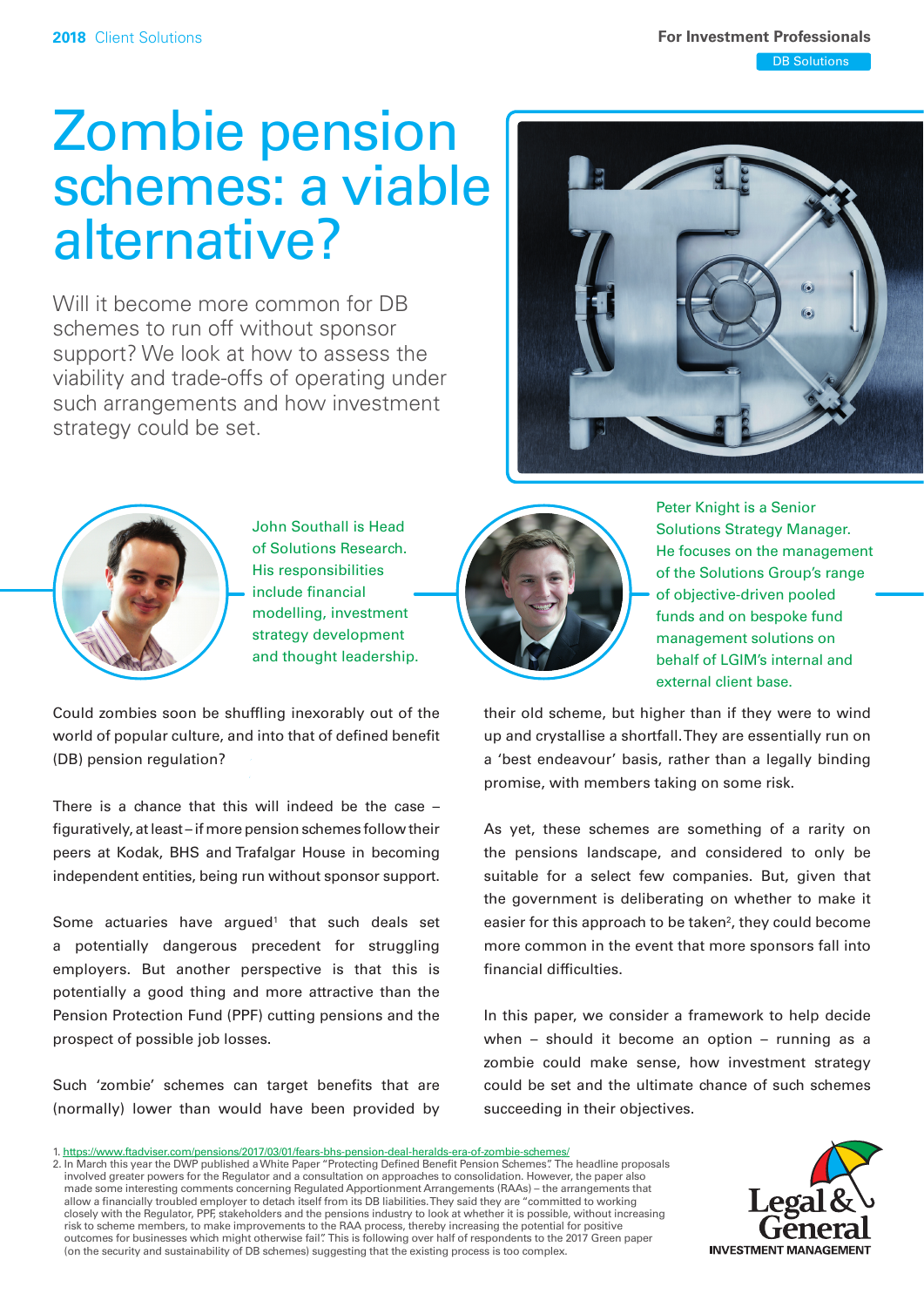## **RISK AND REWARD**

Choosing to run a scheme under a zombie structure presents a trade-off for members and trustees. The new scheme would have the potential to pay all of the benefits targeted, while current workers may get to keep their jobs if the restructuring involved prevents the company from becoming insolvent. But there is also a risk that experience is poor and the scheme falls into the PPF, meaning members would have been better off overall if the scheme had wound-up to start with.

A case-by-case analysis of schemes, against a suitable framework, is needed to understand these trade-offs. For example, a very 'young' scheme consisting of deferred members could have a high chance of achieving a better outcome over the long term than if it were to immediately wind-up. This may be the case even if it were invested purely in liability-driven investment (LDI) strategies, due to the higher cost of deferred-annuity pricing, which becomes lower over time as longevity risk reduces. For other schemes, particularly small ones, the fixed costs (such as actuarial) may be too high to justify.

Another potential issue is that the zombie structure allows current pensioners to receive full benefits at the potential detriment of deferred members, raising questions over the intergenerational impact.

Interaction with the PPF also needs to be considered: as a safety net for all schemes, the fund charges levies to cover the risks it bears. In the case of a zombie scheme there is a specially designed levy calculated differently to usual PPF levies. With perfect monitoring, no levies for such a zombie would, in theory, be needed; as soon as the PPF funding level fell to 100% the scheme would be transferred to the PPF (or forced to buyout). This kind of instantaneous action is clearly not possible in practice and, as such, the PPF is exposed to some risk. To calculate the appropriate compensation for the PPF, the levy charged is based on the theoretical value of a one-year put option. The basic idea is to calculate the theoretical expected value of the amount the PPF could be on the hook for.

And so whilst trustees have the benefit of the PPF as a backstop, they must also take into account the impact of levies, which effectively act as a drag on investment performance. This drag can be significant, particularly so for schemes that are not well-funded and/or adopt risky investment strategies.

#### **MEASURING SUCCESS**

With or without a sponsor in place, determining an appropriate return to target in a DB scheme is challenging. We believe trustees need a way of measuring success that focuses on what members ultimately care about. We believe that trustees should, in general, define success as meeting all pension benefits. We have explained the philosophy of this approach **[elsewhere](http://www.lgim.com/uk/en/insights/our-thinking/client-solutions/covenant-risk-modelling-managing-and-mitigating-a-key-risk.html)** (or **[here](https://futureworldblog.lgim.com/categories/forum/the-parallels-between-artificial-intelligence-and-pension-scheme-investing/)** in a more light-hearted summary on our blog). In the event of 'failure', the aim should be to meet as much as possible. With this in mind, the more precise success metric we adopt is:

## Proportion of Benefits Met (PBM) = present value of benefits paid divided by present value of benefits promised<sup>3</sup>.

(Here the benefits 'promised' are those targeted under the zombie scheme). To judge the attractiveness of a strategy, we focus on various statistics based on PBM calculated over thousands of scenarios of the future. These scenarios allow for the possibility of falling into the PPF in the future or buying out early should scheme experience be favourable. In particular, we consider:

- 1) The chance of meeting all benefits (promised under the zombie arrangement). This is the proportion of scenarios where PBM is 100%. Note PBM cannot exceed 100%.
- 2) The expected PBM value, or EPBM this is the mean average of the PBM values calculated over scenarios.
- 3) The 1 in 10 worst PBM value. This reflects a poor or downside case that corresponds to the 10th percentile outcome of scenarios<sup>4</sup>; and
- 4) The 1 in 200 worst PBM. This represents an extreme tail scenario, subject to modelling limitations and the ability to reflect tail events in detail.

<sup>3.</sup> For technical reasons, this definition of PBM is slightly different to that given in earlier thought pieces - this time we also allow for discounting. This is so that in the special case where there is no premium charged by insurance companies, no longevity risk and no investment risk taken in the self-sufficiency strategy, trustees would be indifferent between buying out or running as a zombie under this metric.

<sup>4.</sup> Note that usually the 1 in 10 PBM measure is lower than EPBM but not always. For example, if 95% of scenarios have PBM = 100%, then the 1 in 10 value of PBM is 100% but the EPBM is less than 100%.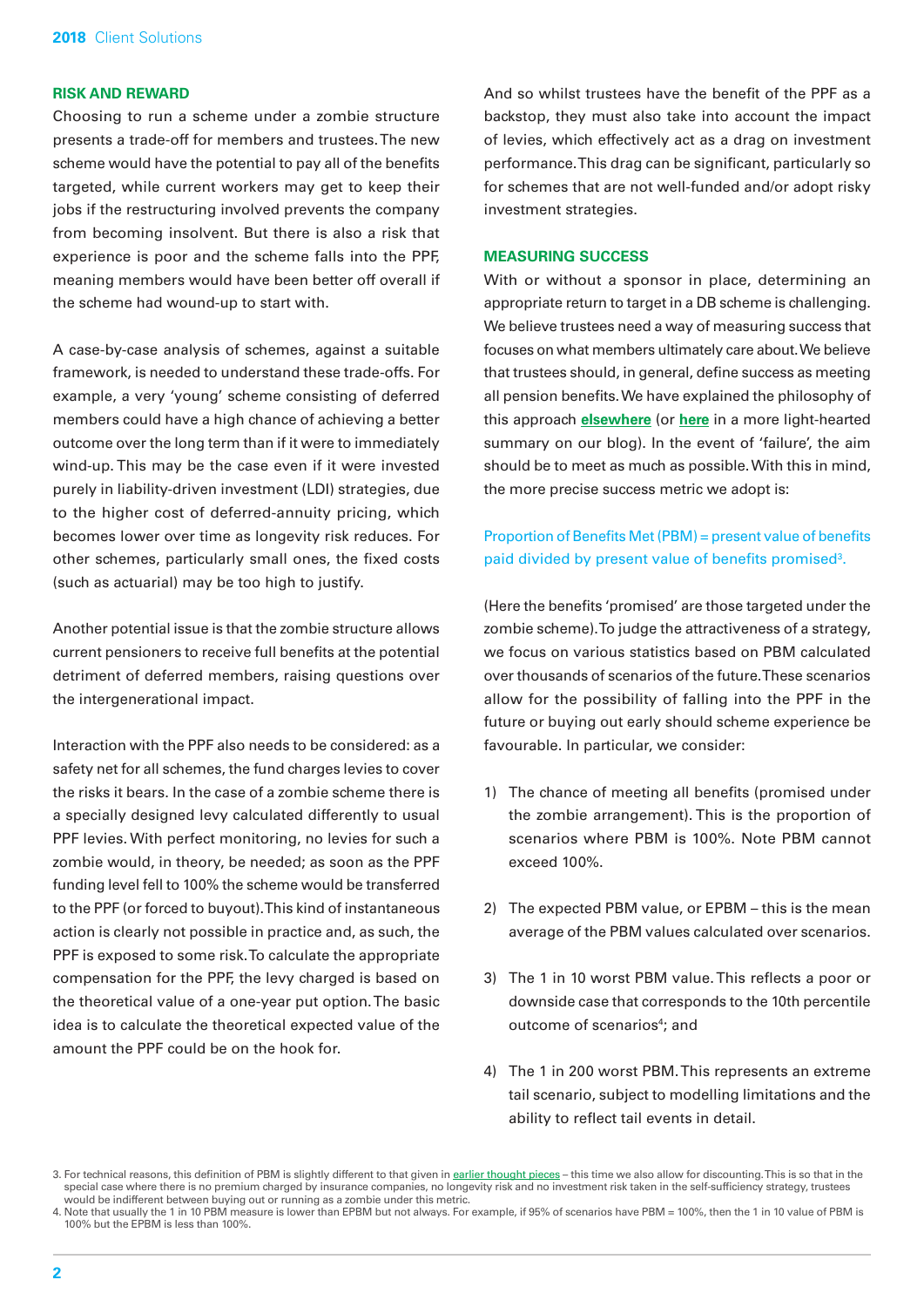We also consider an 'adjusted' definition of PBM that tries to allow for intergenerational aspects. Under this approach, there is a penalty in the PBM metric for providing an uneven proportion of promised pensions over time. This helps capture that under a zombie arrangement, early cashflows are fully met but later cashflows may not be<sup>5</sup>. (This adjusted metric is more complicated to define but is explained in Appendix A.)

It is important to note that these metrics, such as 1 in 10 worst PBM are long-term measures calculated over the *whole remaining life* of the scheme (they are not one-year numbers!) and as such a focus on improving this metric should not necessarily be seen as a high-risk strategy.

### **A SWEET SPOT FOR INVESTMENT STRATEGY?**

By targeting a higher return, trustees can expect to close the deficit faster. However, targeting too high a return can increase the volatility of the strategy, raising the risk of the scheme falling into the PPF; this could result in lower and/or more uneven benefits than had the scheme bought out to start with. In addition, return-seeking strategies incur higher levies, which act as a drag on performance.

The question is, what is the 'sweet-spot' target return for a zombie scheme – and how attractive are its prospects?

To this end, we considered several different schemes, varying in terms of their initial funding level but otherwise the same. We modelled them allowing for investment risk, longevity risk and interaction with the PPF. In considering the PPF, we took account of both its function as a backstop but also the levies that need to be paid (which depend on the investment strategy adopted). Figure 1 shows how 1 in 10 outcomes vary depending on the level of return targeted for two different schemes. Figure 3 in Appendix B shows more detailed results including more extreme outcomes and adjustments to reflect intergenerational inequality.



5. Whilst this metric could help, in practice more detailed analysis of the risk-return trade-off faced by individual members may be needed. BHS members were given a choice whether to transfer to the new zombie scheme, opt for a lump sum (if they have a small pension) or remain with the current scheme being wound up.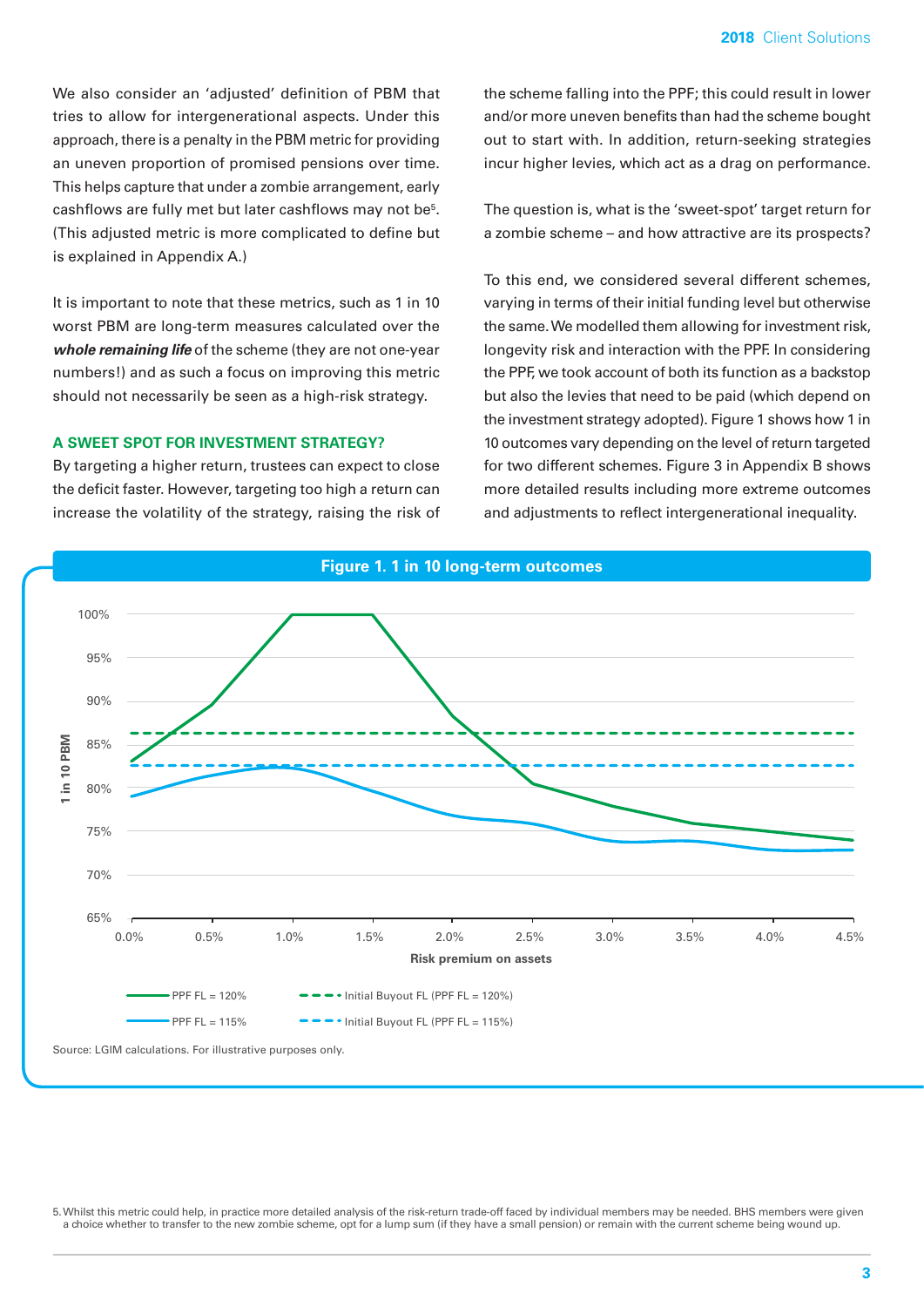## **More granular asset allocation**

For simplicity, and just for illustrative purposes, we assumed in our calculations that investment risk achieves a Sharpe ratio of 0.4. More generally, the effective risk efficiency (in the context of scheme liabilities) can vary depending on the funding position and return target. For example, if a scheme is well-funded, a cashflow-matching strategy can be attractive, at least in part. This is due to the elimination of reinvestment and early-sale risk, and the harnessing of the illiquidity premium<sup>6</sup>. Care is needed, however, as risks from uncertain longevity, imperfect hedging of LPI and CPI benefits, uncertain benefits (e.g. spouse ages) mean that perfect cashflow-matching is impossible. As such, **[a cashflow 'aware' solution](http://www.lgim.com/uk/en/insights/our-thinking/client-solutions/raising-cashflow-awareness.html)** can make sense.

## **Consolidating zombies?**

A related 'hot topic' at the time of writing is scheme consolidation. Work by the Pensions and Lifetime Savings Association (PLSA) on a potential superfund model suggests the price of entry to a consolidator might be 80-85% of the full buyout cost. Interestingly, this is similar to the level at which we find that operating as a zombie, rather than immediately buying out, could appear attractive.

There are many reasons to be sceptical on the idea of a superfund allowing a viable sponsor to detach itself from a scheme at less than buyout cost. Not least, the superfund would not be operating on a level playing field with insurers also promising to meet all benefits. But consolidating many zombie schemes, which are operating on a best-endeavours basis, would not suffer from the same complication and could lead to economies of scale. However, many issues would remain; for example, if the consolidation vehicle performs poorly, would a relatively wellfunded zombie that enters be happy to subsidise the existing schemes?

If we assume trustees are interested in maximising the success of 1 in 10 outcomes – an example of a cautious but non-zero risk strategy – the results suggest that at 115% funding on a PPF basis (about 83% funding on a buyout basis in this example) or lower, it would not be worthwhile to run as a zombie. No matter what return is targeted, 1 in 10 outcomes (represented by the solid lines) are worse than what could be secured from the outset by winding up (represented by the dashed lines).

But from around 120% PPF funding, or about 85% on a buyout basis, running as a zombie begins to look appealing – the solid lines (1 in 10 PBM) rise above the dashed lines (the initial buyout funding level). However, the charts show it's important to target an appropriate return – our results indicate that around 1.0%-1.5% over the risk-free rate is ideal at 120% funding on the PPF basis. Due to longevity risk and levies, low-risk investment strategies would make 1 in 10 outcomes worse than what could be achieved from winding up on day one.

Of course, as can be seen in Figure 3, there is no free lunch and although 1 in 10 outcomes may be better than that from buying out now, tail risk remains (albeit risk that is limited by continued protection from the PPF). Buyout is the only way to virtually eliminate all uncertainty but this is not to say that a zombie approach cannot offer an attractive risk-return trade-off in some circumstances.

6. See this paper for an explanation: [http://www.lgim.com/library/knowledge/thought-leadership-content/foresight/LGIM\\_Foresight\\_MAR\\_2016.pdf](http://www.lgim.com/library/knowledge/thought-leadership-content/foresight/LGIM_Foresight_MAR_2016.pdf)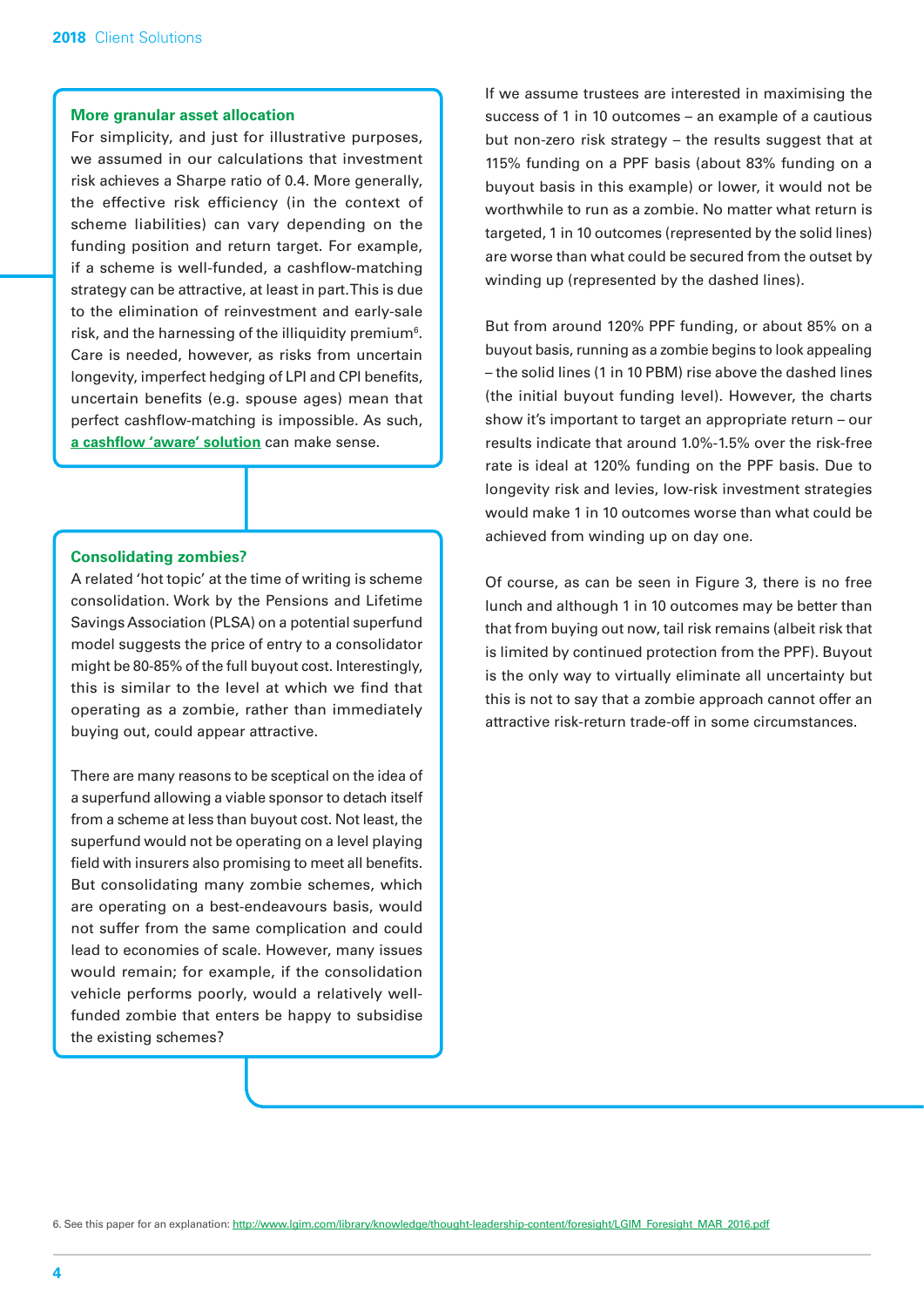

**Figure 2: : The chance benefits can be paid in full for different initial funding levels and target returns.**

Source: LGIM calculations. For illustrative purposes only.

## **HOW LIKELY ARE ZOMBIES TO SUCCEED?**

To finish our illustrative results, Figure 2 shows how the chance of 'full' success varies with the initial funding level and return target. Consistent with Figure 1, strategies only look attractive from around 120% funding on a PPF basis – when members can be more than 90% confident of meeting benefits with what appears to be a sensible return target.

## **BESPOKE ANALYSIS IS NEEDED**

Taken together, the results suggest that should the option become more widely available, becoming a zombie would only appeal to schemes that are relatively well-funded – and that also target an appropriate level of return.

Regardless of whether legions of zombie schemes do emerge over the medium and long term, or their numbers remain contained, our analysis is only indicative and will vary substantially with a scheme's specifics, such as its duration or level of costs. The purpose of this paper is not so much to give definitive answers, but rather to give a flavour of a potential framework to support decisionmaking; a critical challenge would be communicating the risks involved in 'zombification' to members.

We would be delighted to discuss our findings with you in more detail, and show how they could become relevant for your scheme. To set up a meeting or request more information please contact your Client Relationship Director.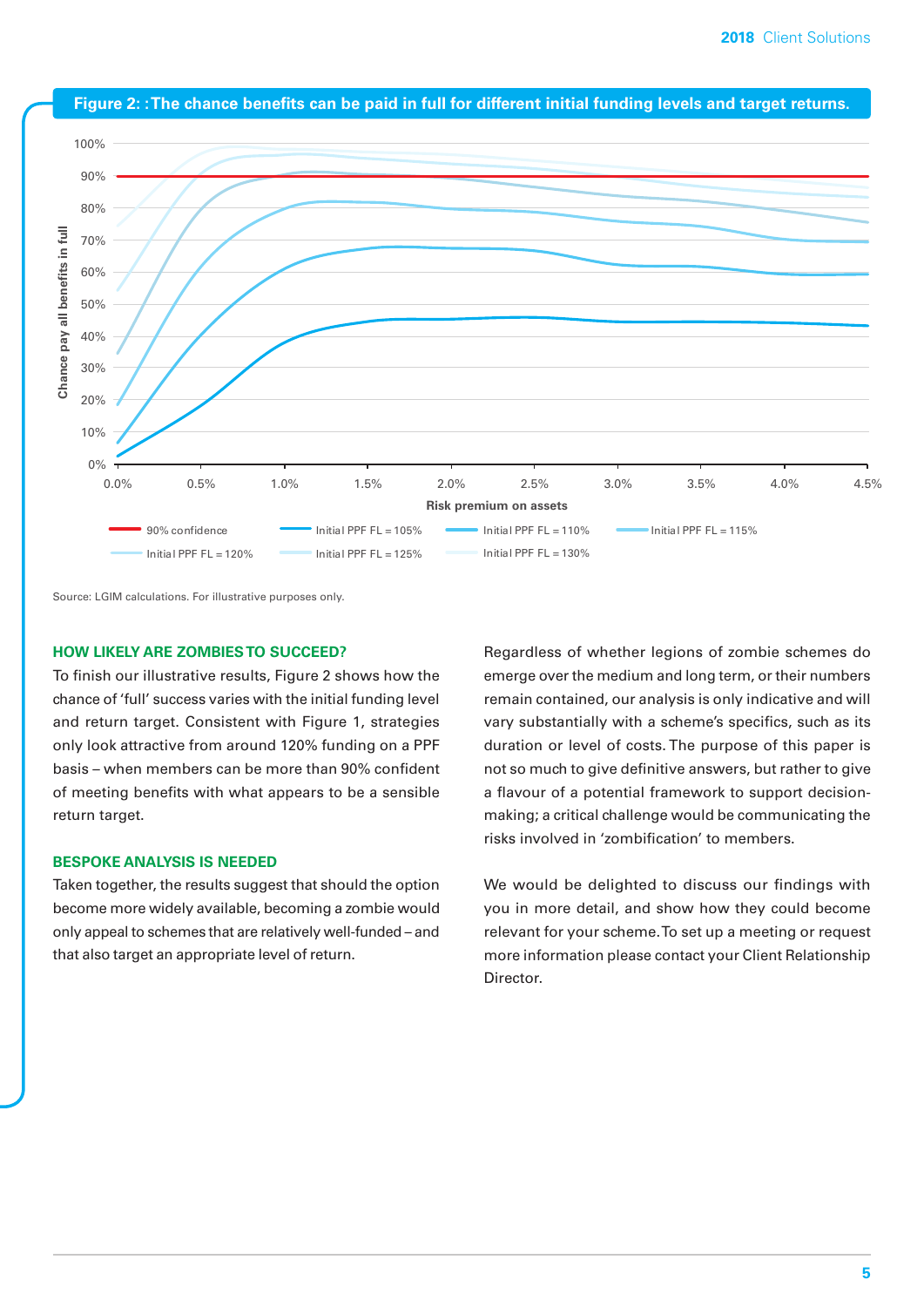## **APPENDIX A: ADJUSTED PBM**

To define 'Adjusted PBM' we first calculate, for each year *y*, the percentage shortfall

$$
s_y = 1 - b_y/f_y,
$$

where  $b_y$  = benefits paid in year y and  $f_y$  = benefits targeted in year *y*. We then define:

$$
\text{adjusted PBM} = 1 - \sqrt{\frac{\sum_{y} p_{y} s_{y}^{2}}{\sum_{y} p_{y}}}
$$

where  $p_{\nu}$  is the present value of the benefit promised in year *y*.

A simple example of this in action is shown below for two scenarios over 4 years assuming the discount rate is 0% for simplicity:

| Year                   | <b>Benefits targeted</b> | <b>Benefits paid Scenario 1</b> | <b>Benefits paid Scenario 2</b> |
|------------------------|--------------------------|---------------------------------|---------------------------------|
|                        | £100                     | £75                             | £100                            |
| 2                      | £100                     | £75                             | £100                            |
| 3                      | £100                     | £75                             | £50                             |
| $\overline{4}$         | £100                     | £75                             | £50                             |
| <b>Traditional PBM</b> |                          | 75%                             | 75%                             |
| <b>Adjusted PBM</b>    |                          | 75%                             | 65%                             |

## **APPENDIX B: DETAILED MODELLING RESULTS**



Source: LGIM calculations. For illustrative purposes only.